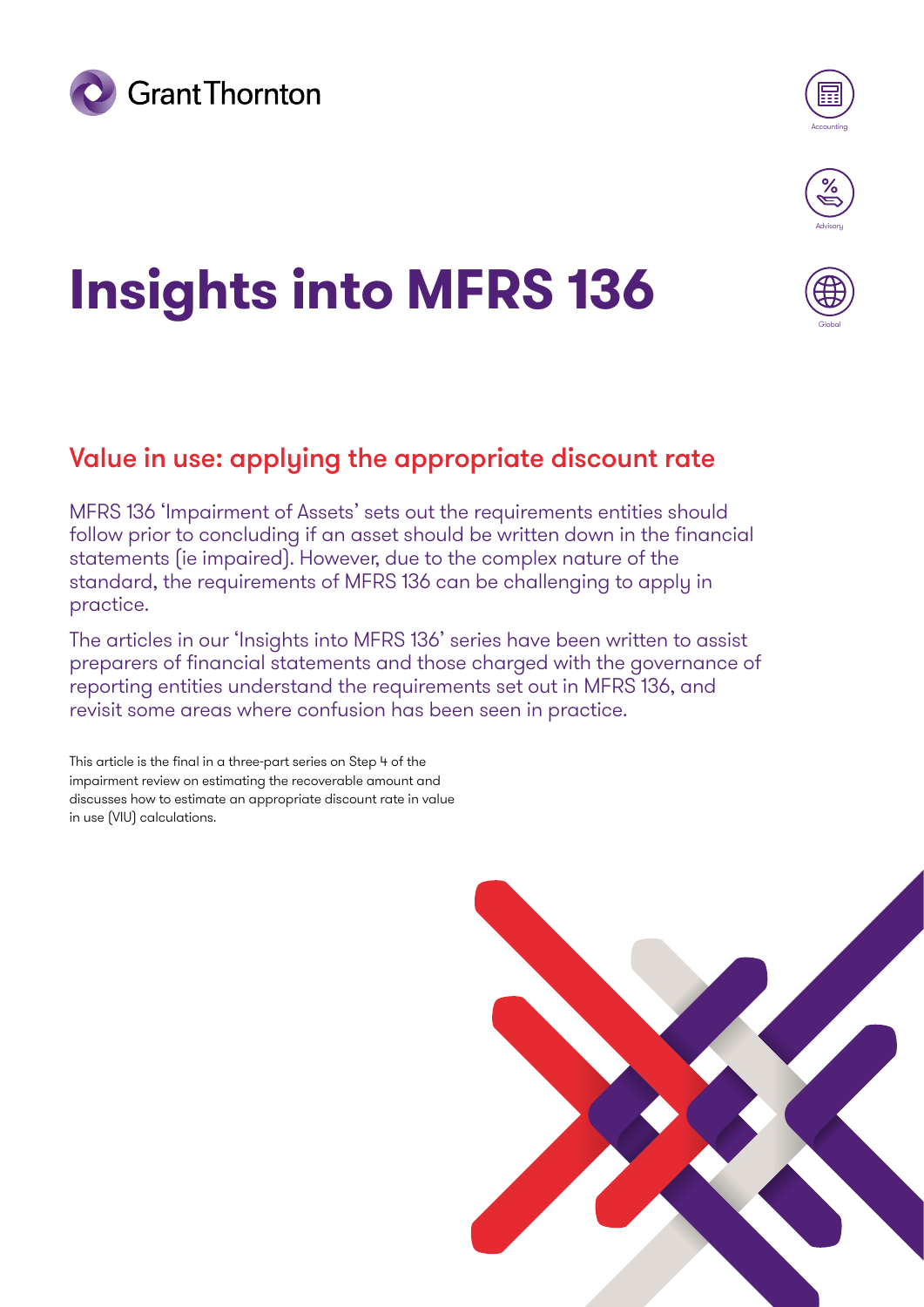## Estimating the appropriate discount rate

The discount rate applied to the estimated cash flows should reflect the return that investors would require if they were to choose an investment that would generate cash flows of amounts, timing and risk profile equivalent to those the entity expects to derive from the asset. MFRS 136 prescribes that management should apply a pre-tax discount rate(s) that reflects the current market assessment of both:

- the time value of money, and
- the risks specific to the asset for which the future cash flow estimates have not been adjusted.

This rate may be estimated:

- from the rate implicit in current market transactions for similar assets, or
- from the weighted average cost of capital (WACC) of a listed entity that has a single asset (or a portfolio of assets) similar in terms of service potential and risks to the asset under review.

In the event that neither of the above are available, the entity estimates the discount rate using surrogates.

The discount rate should reflect assumptions consistent with the estimated future cash flows. For example, a nominal discount rate should be used if the cash flows are estimated in nominal rather than real terms. Both the cash flows and the discount rate should be prepared on a pre-tax basis (but see practical guidance below).

The following follow chart illustrates MFRS 136's guidance on determining an appropriate discount rate.



#### **Using a surrogate**

When an asset-specific rate is not directly available in the market (as is usually the case), the entity should use a surrogate to estimate the discount rate. The objective is to derive a market assessment reflecting factors such as:

- the time value of money through the end of the asset's useful life
- the risk relating to possible variances in the amount and timing of the cash flows
- the price for bearing the uncertainty inherent in the asset, and
- other, sometimes unidentifiable, factors (such as illiquidity) that market participants would reflect in pricing the future cash flows from the asset.

One common approach is for the entity to determine a market-consistent discount rate for the entity as a whole, then adjust this rate to take into account factors specific to the asset or cash generating unit (CGU) being tested. For example:

- start with the entity's WACC, and
- adjust these rates to reflect a market participant's view of the specific risks associated with the asset's estimated cash flows (considering country risk and currency risk).

Adjustments might also be necessary to exclude risks that are not relevant to the asset's estimated cash flows or for which the estimated cash flows have already been adjusted.

<sup>2</sup> Insights into MFRS 136 – Applying the appropriate discount rate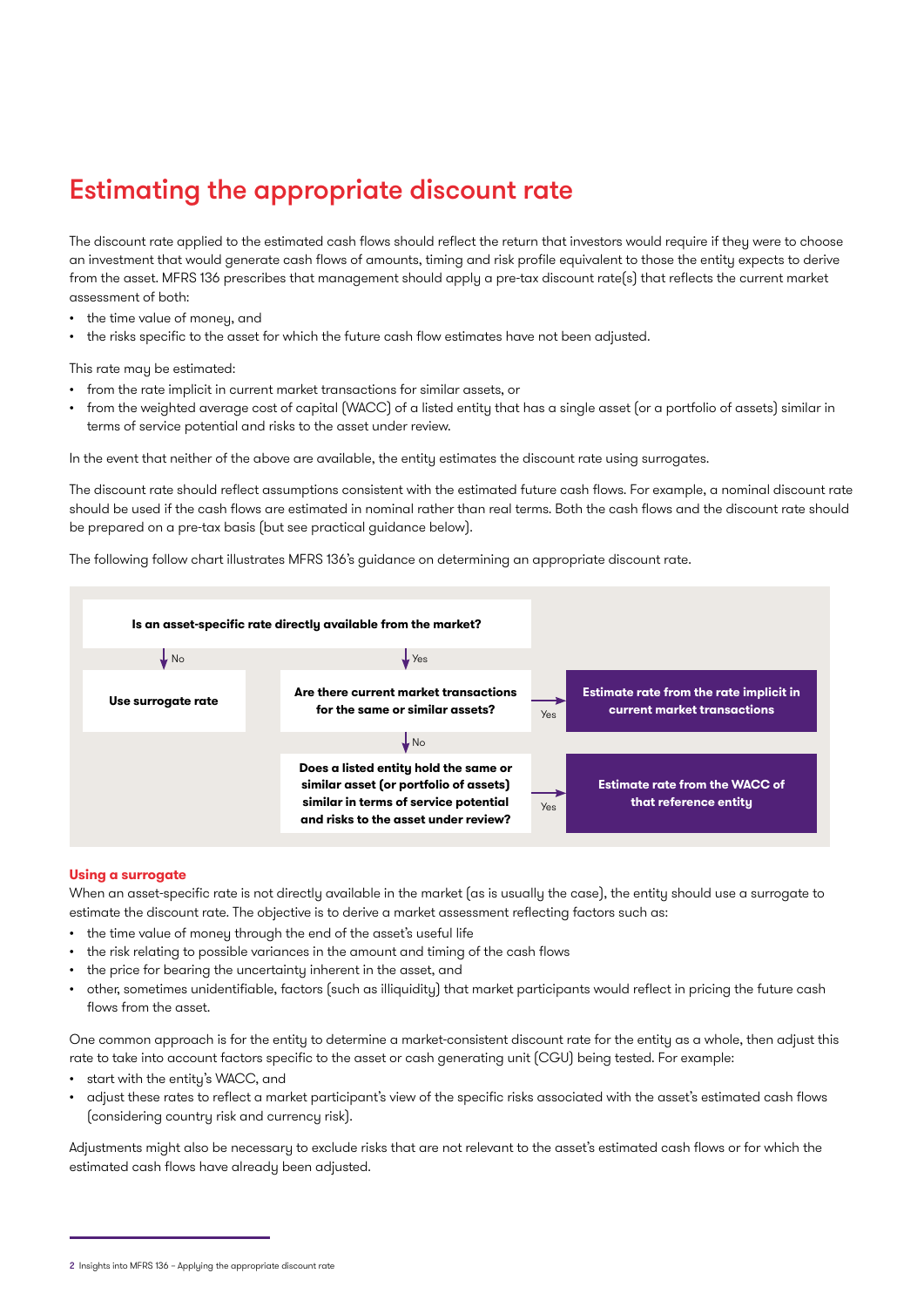

Estimating the discount rate when no asset-specific market rate is available:

#### **Practical insight – Determining the discount rate in practice**

In our experience, entities most often estimate a risk-adjusted discount rate starting with the entity's WACC. The WACC is a post-tax measure of the overall required return on the entity as a whole – essentially the rate an entity is expected to pay on average to all its capital providers to finance its assets. This calculation proportionately weighs each category of an entity's capital (eg equity and long-term debt) to derive an entity-wide cost of capital.

Keeping with the objective outlined for deriving an appropriate discount rate, an entity also needs to adjust the entity-wide WACC to achieve a discount rate for each asset or CGU, consistent with a market participant perspective.

#### Cost of Equitu

In practice, the most common method of calculating the cost of equity is the Capital Asset Pricing Model (CAPM). This is a model which describes the relationship between an investment's risks and its returns. The basic CAPM takes into account two factors:

- the return on an investment that is risk-free (based on long-dated government bonds which are assumed to be virtually riskfree), and
- the equity risk premium that would be required by an investor in the subject asset, over and above the risk-free rate.

In practice, most valuers break the risk premium down into sub-factors which might include elements like country riskpremium, size premium and 'alpha' factors. Alpha in this context is a term used in investing to describe an investment strategy's ability to beat the market.

#### Risk-free rate

The risk-free rate is typically based on yields on government bonds in developed economies, which should be in the same currency and of the same or similar duration as the cash flows of the asset or CGU. In practice, 10-year or 20-year bonds are used as a proxy for long-term rates. Adjustments may be required if government bond yields of the appropriate currency or duration are not available.

Some valuers also consider a 'normalised' risk-free rate rather than spot rates due to the current low rates compared to historical levels. This typically considers analysis of government bond yields over a period, such as the last 10 years. Whether or not a normalised rate is used, the results should be considered along with the market risk-premium.

#### Equity Risk Premium

The equity risk premium is calculated based on:

- A market risk premium (the long-term expected rate of return for equities in excess of the risk-free rate), multiplied by
- The 'beta', reflecting the industry or sector risk of the subject company relative to the market as a whole.

The market risk premium is typically based on historical studies of stock markets, covering long-periods of time. This is considered in conjunction with the risk-free rate (total market return), with the long-term total market return typically estimated to be between 7% and 9%.

The beta for the subject company can be estimated based on analysis of a set of comparable listed companies or a sector average. The most common approaches involve calculation of the 5-year or 2-year betas based on historical share prices. Selection of the appropriate beta is subjective and should consider the situation of the subject company compared to the benchmark companies used.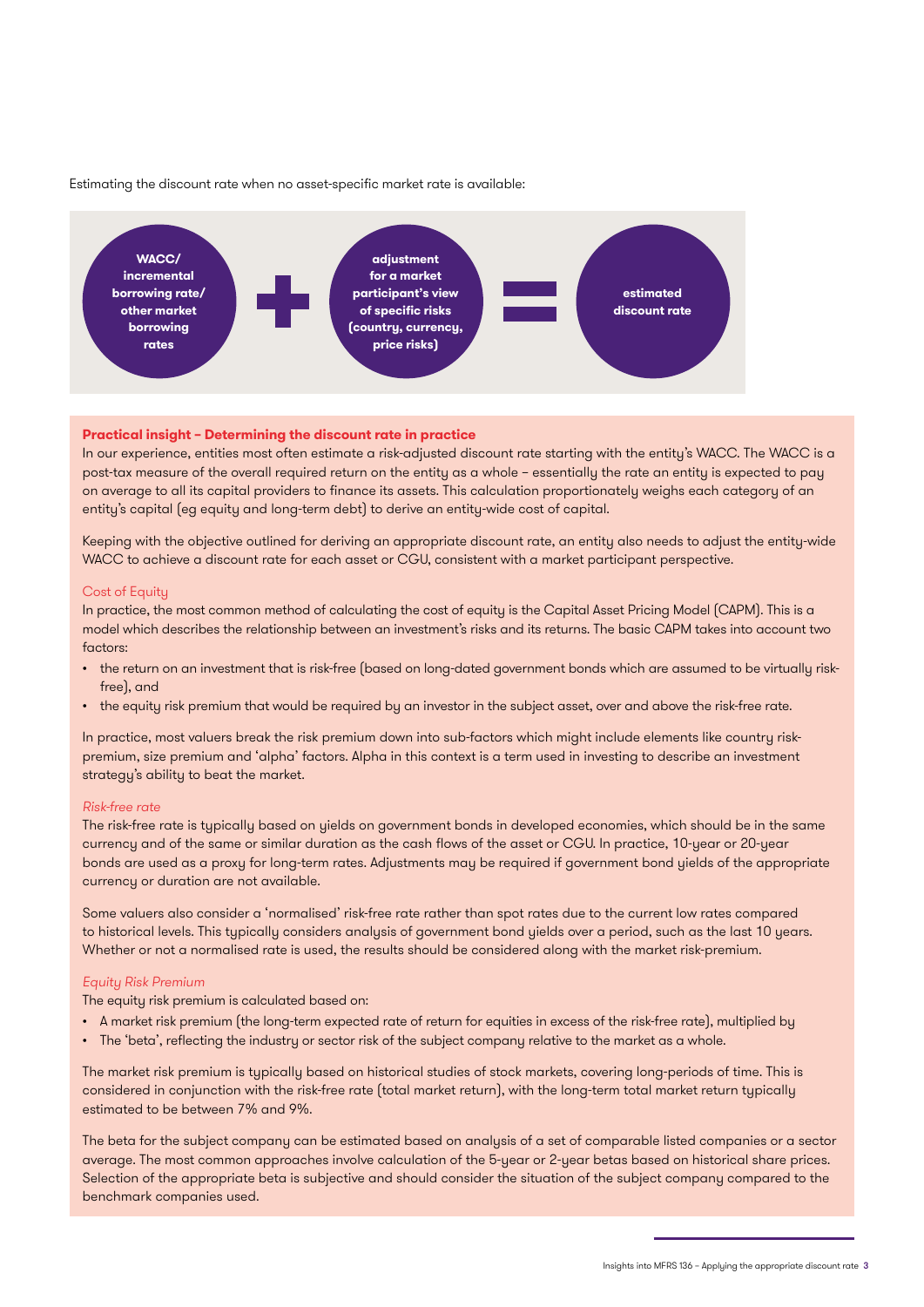#### **Practical insight – Determining the discount rate in practice (continued)**

#### Country risk-premium

Where the operations of the subject company are in a country (or countries) other than that used for the estimation of the risk-free rate and equity risk premium, then a country risk premium may be considered to reflect the difference in risk perception of investing in those countries. For example, if cash flows are denominated in USD but the subject entity operates in Peru, then a country risk premium is included to reflect the additional return expectation from investing in Peru over a similar investment in the US.

Note that this relates to situations in which the cash flow currency is the same as the currency used to calculate the WACC. See 'Practical issues related to cash flows in a foreign currency' below, for further details on adjusting for foreign cash flows.

#### Size Premium

Various studies indicate that there is an additional risk of investing in the equity of small companies over large companies. Data from the Duff & Phelps Stocks, Bonds, Bills and Inflation® (SBBI®) Yearbook is used by many valuers as a source for determining the appropriate size premium.

#### Alpha factor

The valuer should assess whether the overall cost of equity determined is consistent with the risk in the cash flows. It may be necessary to include an additional 'alpha' factor to capture risks in the cash flows which are not captured by the 'market' cost of equity. This may include higher than average expected revenue growth or margins compared to the peer group.

Given the inherent difficulty in assessing such an 'alpha' factor, the preference is typically to adjust the cash flows instead.

#### Cost of Debt

The cost of debt should be based on the long-term borrowing rates for the entity, consistent with the long-term cash flows. This is driven by factors such as the gearing of the business (higher gearing is more risky to debt investors) and the return expected by the market in general for debt with a similar level of risk.

The gearing should be based on the long-term, optimal capital structure for the business, which may not be the same as the current capital structure. Consideration may be given to longer-term sector averages to determine an appropriate longterm level.

Adjustments for country risk should also be considered in the assessment of the cost of debt.

Finally, given the WACC is a post-tax rate, it needs to be adjusted to a pre-tax rate. See below for a discussion about making this adjustment.

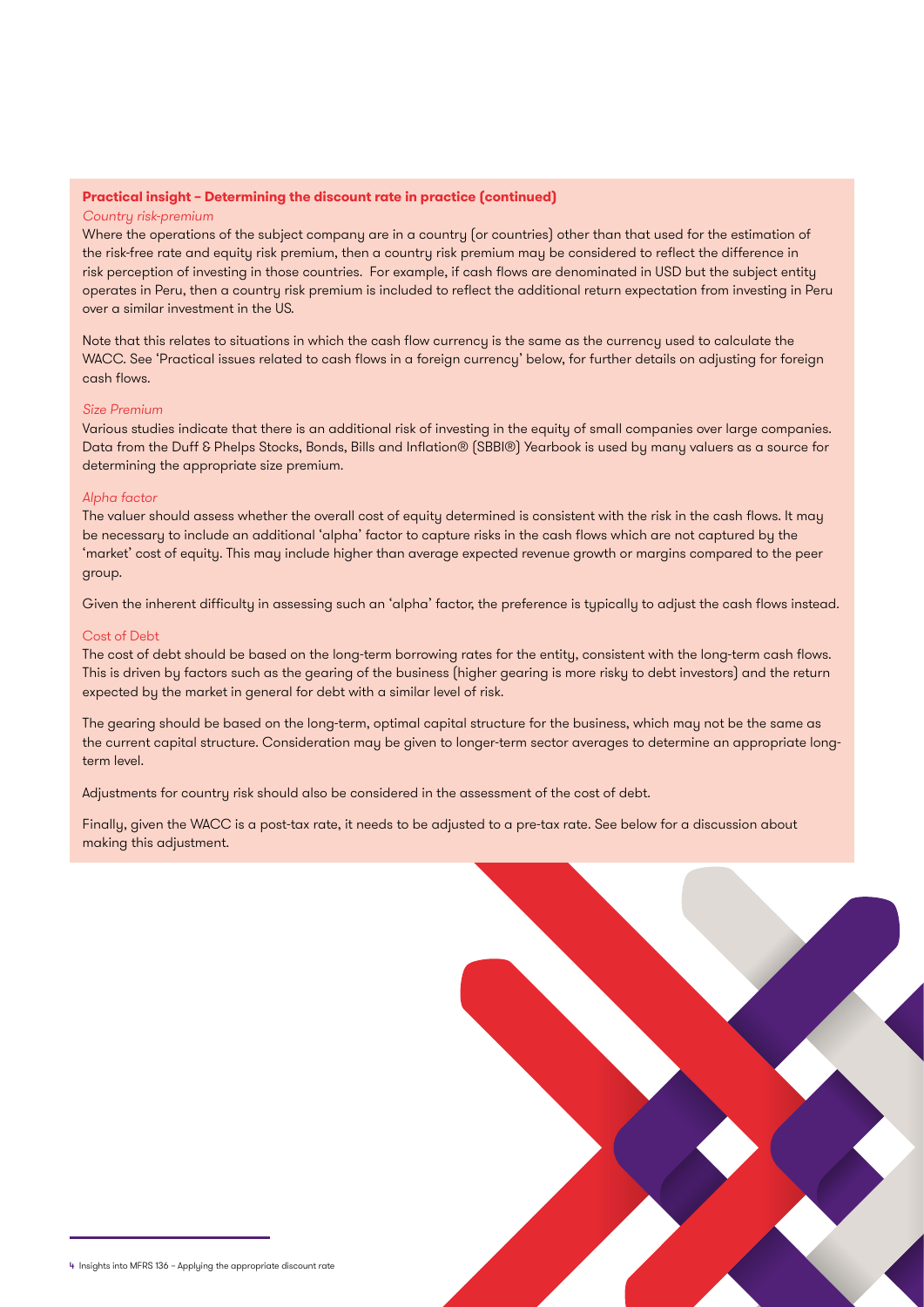#### **Pre-tax and post-tax discount rates**

MFRS 136 requires the discount rate(s) used in estimating VIU to be a pre-tax rate(s). If the rate is derived initially on a post-tax basis, it must be adjusted to reflect a pre-tax rate. This is often necessary because many observable market rates and the entity's WACC are post-tax rates.

Using a post-tax discount rate to discount post-tax cash flows should lead to the same result as discounting pre-tax cash flows using a pre-tax discount rate if the pre-tax discount rate reflects an adjustment to take into account the specific amount and timing of the future tax cash flows. Calculating a pre-tax rate involves applying a post-tax rate to post-tax cash flows (tax cash flows being based on the allowances and charges available for the asset and related non-tax cash flows). The effective pre-tax rate is then calculated by removing the tax cash flows and using an iterative technique to calculate the rate that makes the present value of the adjusted cash flows equal the VIU calculated using post tax cash flows.

In the Basis for Conclusions of MFRS 136 there is an example of how to calculate a pre-tax discount rate from post-tax calculations using the iterative method.

#### **Practical insight – Deriving pre-tax discount rates from post-tax rates**

Despite MFRS 136 calling for a pre-tax discount rate, we note a post-tax analysis is often undertaken in practice. This is because most rates that are observable in the market and the entity's WACC are post-tax. Computing a 'true' pre-tax discount rate starting from a post-tax rate can be complex, requiring information about the specific timing of tax-related cash flows for the asset or CGU and also iterative or goal-seek calculations. When using market inputs, such as sector betas, it is not possible to calculate this on a pre-tax basis.

MFRS 136 highlights the '…pre-tax discount rate is not always the same as the post-tax discount rate grossed up by the standard rate of tax'. This is because the tax cash flows do not normally occur proportionately with or at the same time as the pre-tax cash flows (eg due to temporary differences, tax loss carry-forwards and the timing of tax payments).

In our view, a gross-up approach may provide a reasonable approximation in some circumstances (although consideration should be given to any facts and circumstances that would impact the relationship between the pre-tax and post-tax rate). If a simplified approach results in a VIU significantly above the carrying amount, management may reasonably conclude it is unlikely that an impairment exists.

Alternatively, when there is a risk of impairment, valuers often rely instead on a post-tax discount rate with post-tax cash flows to perform the impairment analysis. The pre-tax rate can then be determined using pre-tax cash flows and then goal seeking the discount rate to reach the same concluded VIU.

MFSR 136 requires disclosure of information about the discount rate and this is discussed in our article 'Insights into MFRS 136 – Presentation and Disclosure requirements' which will be released later.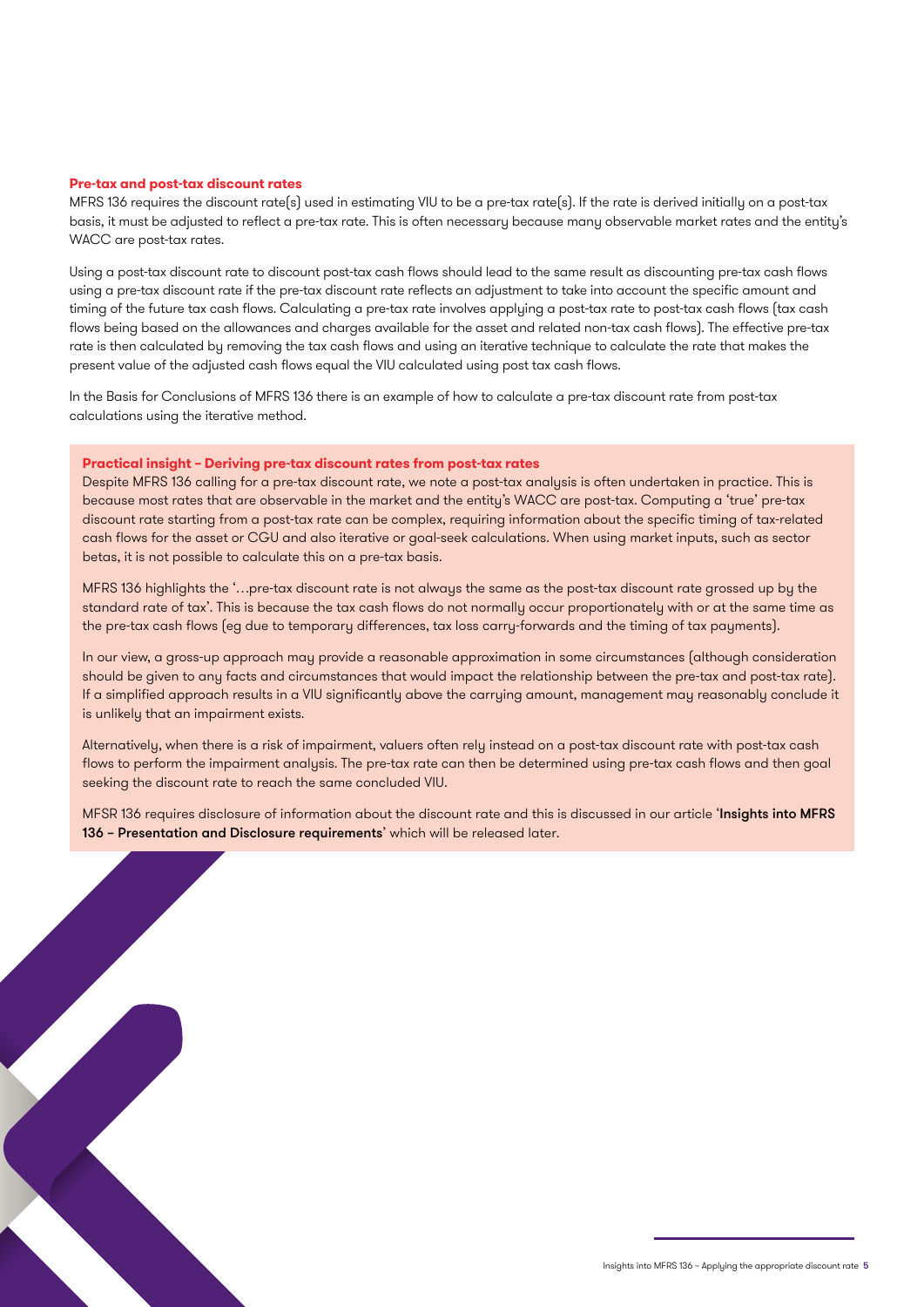## Foreign currency issues

MFRS 136 requires an entity to estimate future cash flows in the currency in which the cash flows will be generated and then discount the cash flows to present value using a discount rate appropriate for that currency. The entity then determines the VIU in its functional currency by translating the present value using the spot exchange rate at the date of the VIU calculation.

#### **Example 1 – Estimating VIU for a foreign investment**

Entity P's functional currency is the Euro. P has an equity-method investment (Investment I) in an investee located in the United States with USD functional currency. Entity P determines there is a need to estimate the recoverable amount of Investment I, having identified an impairment indicator at 31 December 20X0. Entity P calculates Investment I's VIU using cash flows based in USD and a discount rate that reflects USD. The present value so derived is translated to Euro using the spot exchange rate at 31 December 20X0.

#### **Practical issues related to cash flows in a foreign currency**

Typically, if it is not practical to calculate a WACC using the currency of the cash flows, two options are available to valuers. This involves calculating a WACC in an alternative currency (such as USD) and either:

- converting the WACC into a local currency discount rate considering differences in inflation between the currencies (ie the international Fisher Effect), or
- converting the cash flows into the WACC currency at the forecast exchange rate, thus capturing inflation differences.

However, in accordance with MFRS 136, the use of the forward rate for converting foreign currency cash flows is prohibited. This is because the time value of money is taken into account by discounting the foreign currency cash flows at a rate appropriate for that currency. Converting expected foreign cash flows at estimated future spot exchange rates is also prohibited on the grounds of the unreliability of those future estimates.

#### **Practical Insights – Estimating the WACC in a foreign currency**

Estimating a WACC in a foreign currency can be challenging. Typically, information used to determine the cost of equity and cost of debt is based on market data from a limited number of developed economies, in particular the US, UK and certain European countries, which have a long history of established debt and equity markets. For cash flows in currencies other than USD, GBP and EUR there are a number of complexities in determining the appropriate discount rates:

- Risk-free rate: for some countries, local government bonds may not be a reasonable proxy for a 'risk-free' rate. Typically, if the country does not have a very high sovereign credit rating (ie AAA or AA), the government bonds may not be considered to be truly 'risk-free', and
- Market Risk Premium: Estimates of the market risk premium are typically based on very long-term studies of the stock market. Most countries' stock markets do not have the 100+ year history of the US and UK, for example, which can mean there is not sufficient reliable data.

As a result, the valuer should consider the following approaches to estimating a local currency WACC:

- WACC based on local currency inputs: This may be a reasonable approach if sufficient and reliable data can be sourced, and
- USD WACC converted into local currency: This method is used by valuers to determine a WACC based on US (or UK or Euro) inputs and assumptions and including a country risk premium. The US WACC is then adjusted for local currency based on applying the inflation differential between the currencies based on the Fisher Effect from economics.

Note that applying a country risk premium does not address differences in currency, but rather the political and economic risk for an investor investing outside of a developed market (typically the US, based on the most common calculations of country risk premium).

<sup>6</sup> Insights into MFRS 136 – Applying the appropriate discount rate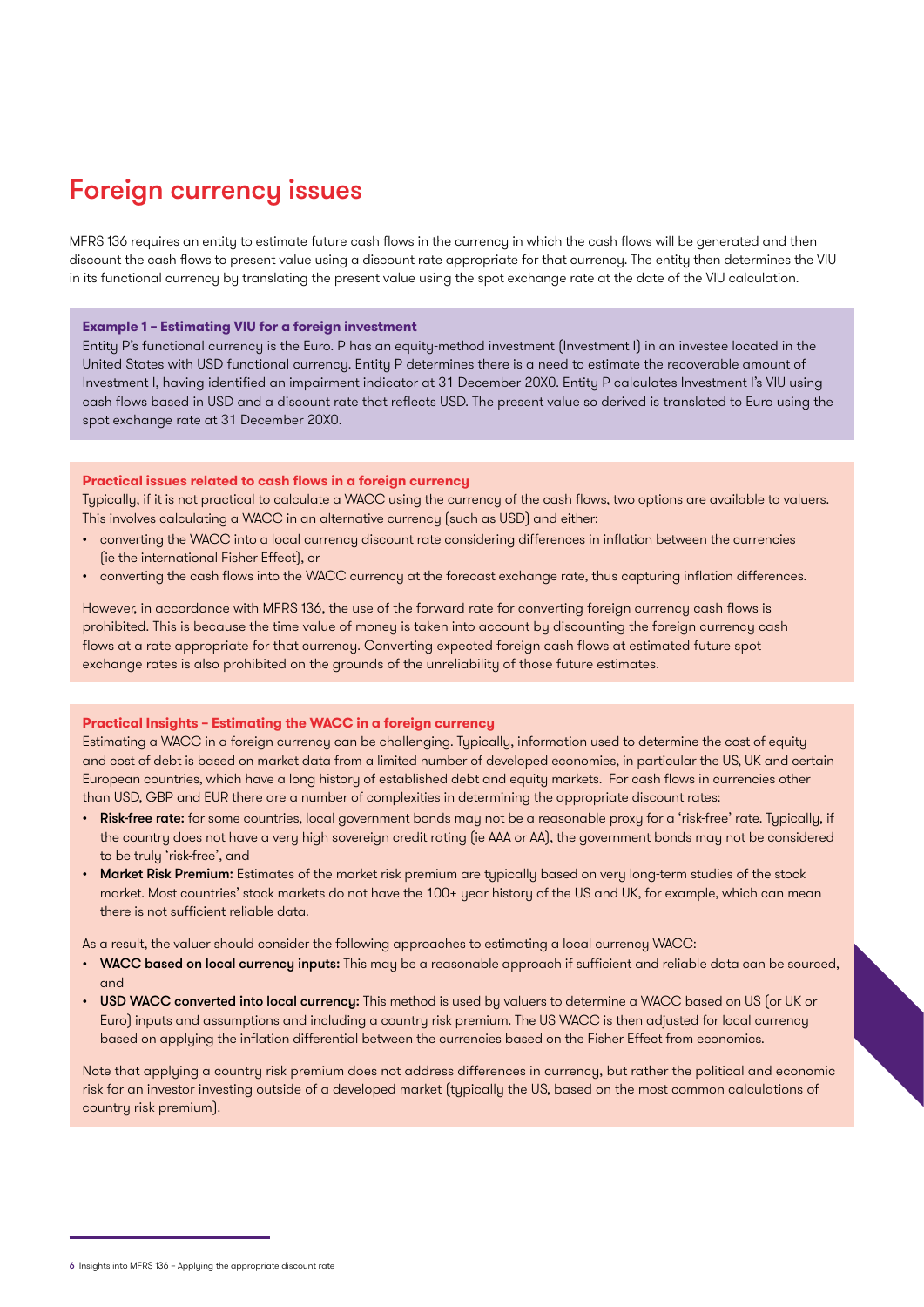## Exceptions to calculating both fair value less costs of disposal and value in use

Although recoverable amount is defined as the higher of the fair value less costs of disposal (FVLCOD) and VIU, MFRS 136 makes clear it is not always necessary to determine both estimates. The table below outlines instances when an entity need only calculate either FVLCOD or VIU.

| <b>Situation</b>                                                                                                                                                                  | <b>Calculate only</b> | <b>Reason</b>                                                                                                                                                                                                                                                                                                                                                                                             |
|-----------------------------------------------------------------------------------------------------------------------------------------------------------------------------------|-----------------------|-----------------------------------------------------------------------------------------------------------------------------------------------------------------------------------------------------------------------------------------------------------------------------------------------------------------------------------------------------------------------------------------------------------|
| When either amount exceeds the<br>asset's carrying amount                                                                                                                         | <b>FVLCOD or VIU</b>  | The asset is not impaired and it is not necessary to<br>calculate the other amount                                                                                                                                                                                                                                                                                                                        |
| It is not possible to measure FVLCOD<br>because there is no basis for making<br>a reliable estimate of the price in<br>accordance with MFRS 13 'Fair<br><b>Value Measurement'</b> | VIU                   | It is usually possible to measure FVLCOD with sufficient<br>reliability (even without a quoted price in an active<br>market for an identical asset or frequent transactions<br>in similar assets with observable prices). However,<br>MFRS 136 indicates (without elaborating) that<br>sometimes it will not be possible to measure FVLCOD<br>because there is no basis for making a reliable<br>estimate |
|                                                                                                                                                                                   |                       |                                                                                                                                                                                                                                                                                                                                                                                                           |
| There is no reason to believe that VIU<br>materially exceeds FVLCOD                                                                                                               | <b>FVLCOD</b>         | This will often be the case for an asset that is held for<br>disposal as the future cash flows from continuing to<br>use the asset until disposal are likely negligible and will<br>consist mainly of net disposal proceeds                                                                                                                                                                               |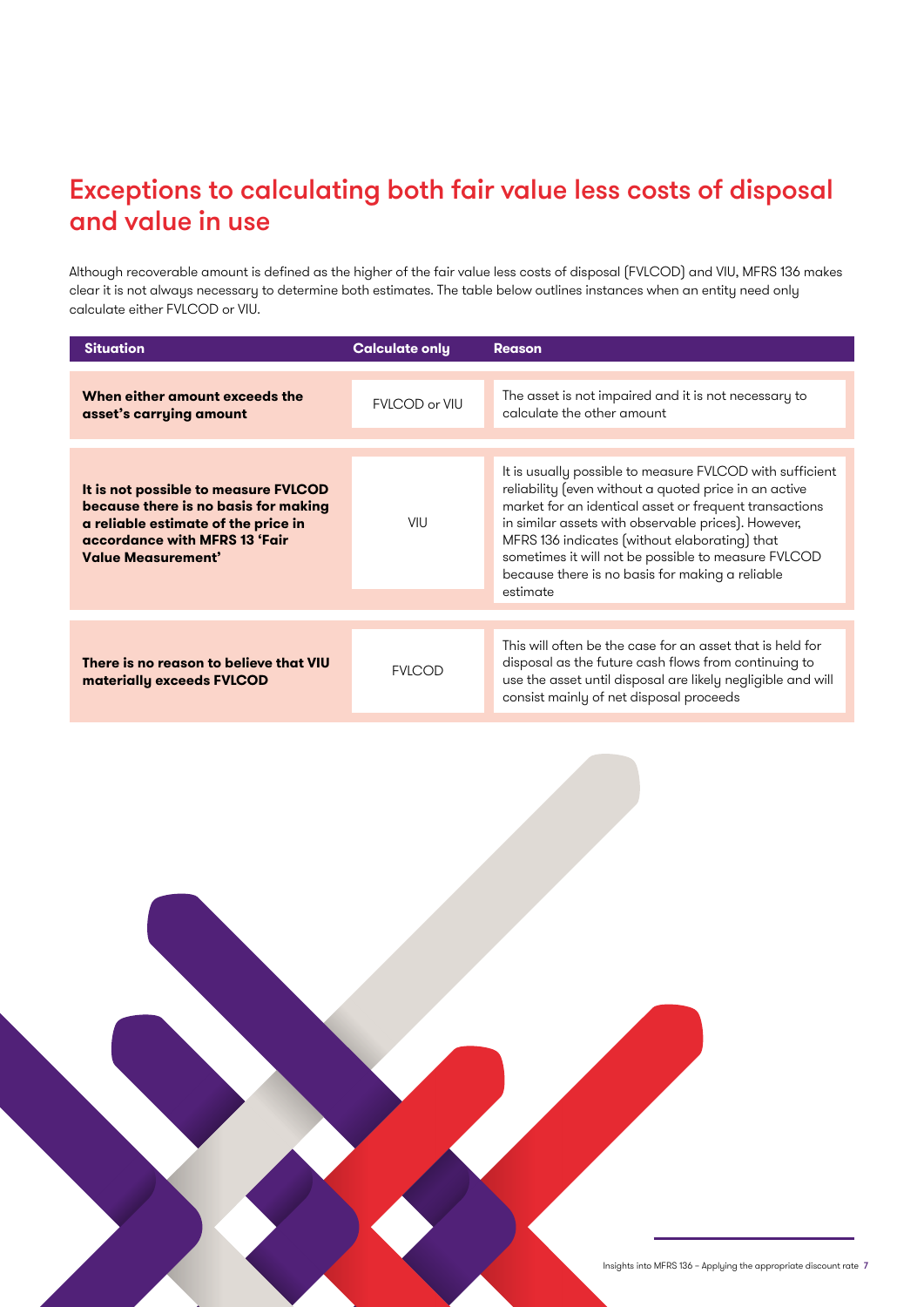#### **Short-cuts for estimating FVLCOD or VIU**

MFRS 136 clarifies it is sometimes not necessary to perform the detailed computations for determining FVLCOD or VIU. Estimates, averages and/or computational short cuts may be used when they provide reasonable approximations of the detailed computations for determining FVLCOD or VIU.

MFRS 136 also provides relief from calculating recoverable amount in some situations when an indicator has been identified or the annual impairment testing date has been reached. The table below summarises the relief provisions available in MFRS 136 for intangible assets and goodwill. Broadly, the relief provisions note the concept of materiality applies in identifying the need to estimate recoverable amount.

| <b>Asset type</b>                                                                                            | <b>Description of relief</b>                                                                                                                                                                                                                                                                                                                                                                                                                                                                                                                                                                                                                                                                                                                                                                                                                                                                                                         |
|--------------------------------------------------------------------------------------------------------------|--------------------------------------------------------------------------------------------------------------------------------------------------------------------------------------------------------------------------------------------------------------------------------------------------------------------------------------------------------------------------------------------------------------------------------------------------------------------------------------------------------------------------------------------------------------------------------------------------------------------------------------------------------------------------------------------------------------------------------------------------------------------------------------------------------------------------------------------------------------------------------------------------------------------------------------|
| <b>Intangible assets with</b><br>an indefinite useful life<br>(or not yet available<br>for use) and goodwill | The concept of materiality applies. Examples include:<br>• if previous calculations show an asset's recoverable amount is significantly greater than its<br>carrying amount, the entity need not re-estimate the asset's recoverable amount if no events<br>have occurred that would eliminate that difference<br>• if a previous analysis shows an asset's recoverable amount is not sensitive to one (or more)<br>of the indicators identified. Refer to our article 'Insights into MFRS 136 - If and when to<br>undertake an impairment review'<br>See Example 2 below                                                                                                                                                                                                                                                                                                                                                            |
| <b>Intangible assets with</b><br>an indefinite useful life                                                   | The most recent detailed calculation of such an asset's recoverable amount made in a<br>preceding period may be used in the impairment test for that asset in the current period,<br>provided all of the following criteria are met:<br>where an intangible asset is tested for impairment as part of the CGU to which it belongs,<br>the asset and liabilities making up that unit have not changed significantly since the most<br>recent recoverable amount calculation<br>the most recent recoverable amount calculation resulted in an amount that exceeded the<br>$\bullet$<br>asset's carrying amount by a substantial margin, and<br>based on an analysis of events that have occurred and circumstances that have changed<br>$\bullet$<br>since the most recent recoverable amount calculation, the likelihood that a current<br>recoverable amount determination would be less than the asset's carrying amount is remote. |
| <b>Goodwill</b>                                                                                              | The most recent detailed calculation made in a preceding period of the recoverable amount of<br>a CGU to which goodwill has been allocated may be used in the impairment test of that CGU<br>in the current period provided all of the following criteria are met:<br>• the assets and liabilities making up the unit have not changed significantly since the most<br>recent recoverable amount calculation<br>the most recent recoverable amount calculation resulted in an amount that exceeded the<br>carrying amount of the unit by a substantial margin, and<br>based on an analysis of events that have occurred and circumstances that have changed<br>since the most recent recoverable amount calculation, the likelihood that a current<br>recoverable amount determination would be less than the current carrying amount of the<br>unit is remote.                                                                      |

<sup>8</sup> Insights into MFRS 136 – Applying the appropriate discount rate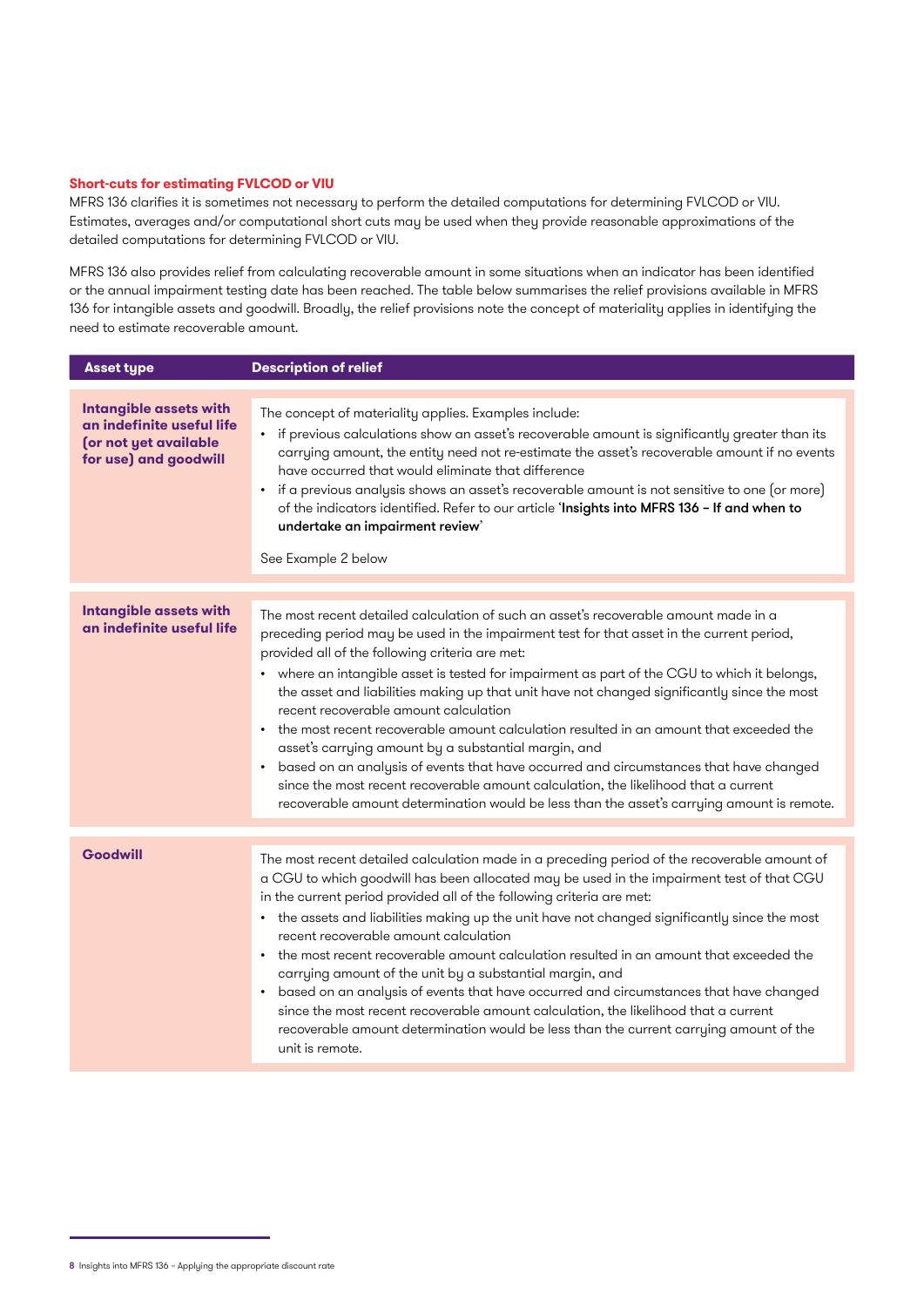**Example 2 – Considering materiality despite an indicator of impairment being present or reaching the annual impairment testing date** 

Market interest rates and returns on investments in general have increased during the reporting period, indicating that Entity A's asset may be impaired. Entity A's management is considering if it needs to estimate the recoverable amount of its asset.

#### **Analysis**

Entity A would not be required to estimate the recoverable amount of the asset if the discount rate used in calculating the asset's VIU is unlikely to be affected by the increase in these market rates (eg, increases in short-term interest rates may not have a material effect for an asset with a long remaining useful life). Further, even if the discount rate is likely to be affected by the increase in these market rates, Entity A would not be required to estimate the recoverable amount of the asset if a previous sensitivity analysis of recoverable amount shows it is unlikely there will be a material decrease in recoverable amount or the decrease in recoverable amount is unlikely to result in a material impairment loss.

#### **Example 3 – Using the most recent detailed calculation**

Entity P has a 31 December 20X0 reporting date. In June 20X0, Entity P acquires subsidiary S, which will be accounted for in accordance with MFRS 3 'Business Combinations'. In November 20X0, Entity P completes the determination of the acquisition date fair values and allocates the resultant goodwill to the appropriate CGUs. At 31 December 20X0, the measurement period has closed (as Entity P has received the information it was requesting about subsidiary S) and the amounts are considered final. Entity P carries out a detailed impairment test on the goodwill as at 31 December 20X0 in accordance with MFRS 136. The test indicates that recoverable amount exceeds carrying value by a comfortable margin.

Entity P wishes to set its annual impairment testing date for the goodwill as 30 June 20X1. Should it carry out another detailed test at 30 June 20X1 in order to establish its annual testing date?

#### **Analysis**

In our view, Entity P need not carry out a full impairment test as at 30 June 20X1 if the conditions in MFRS 136 apply. This paragraph provides relief from performing a detailed impairment test if various conditions are met, but is still regarded as an impairment test for the purposes of MFRS 136. The assumptions used in the previous 'full' impairment test calculation remain valid until facts and circumstances change such that a new detailed calculation becomes necessary.

Insights into MFRS 136 – Applying the appropriate discount rate 9